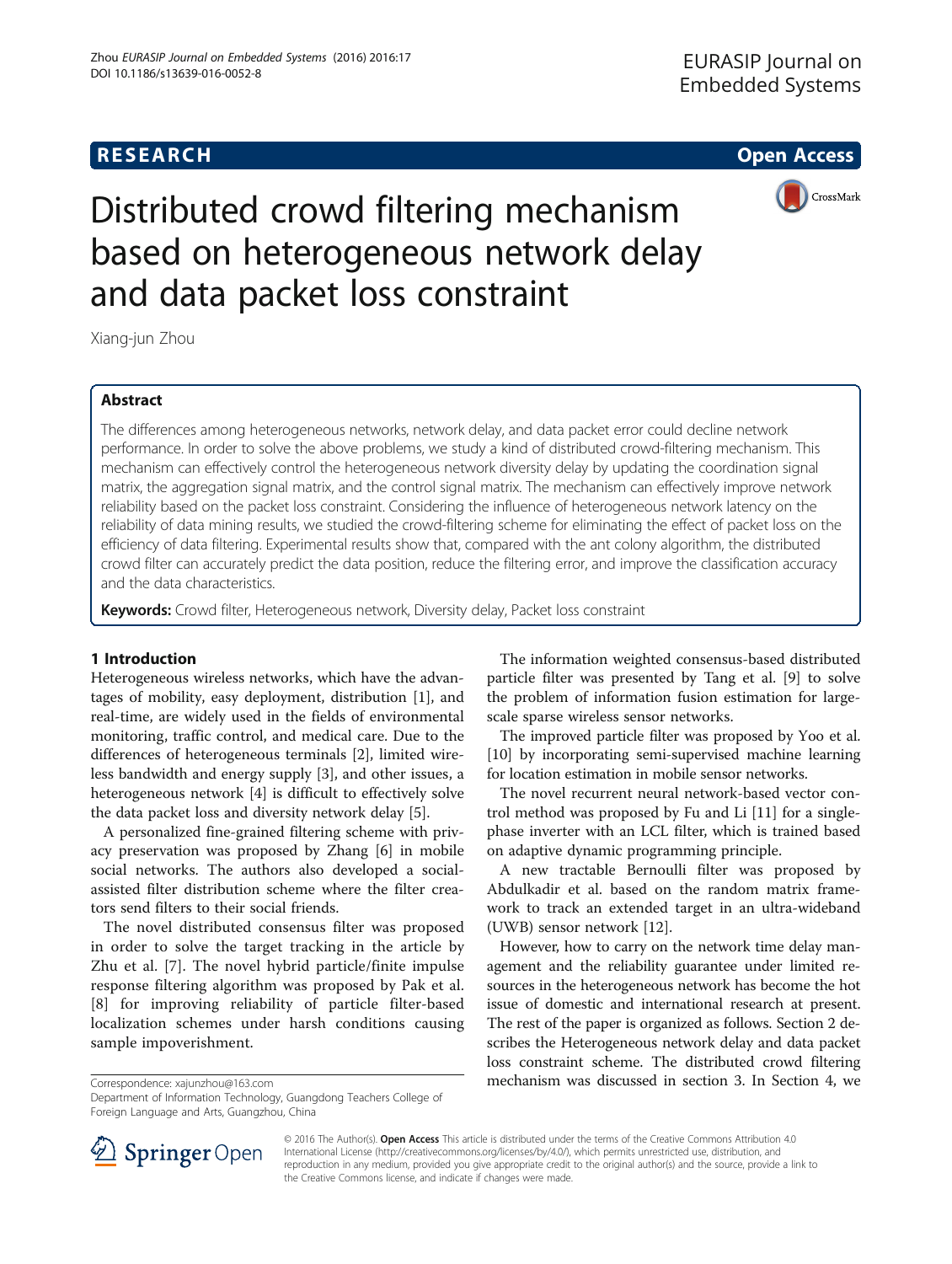<span id="page-1-0"></span>proposed the analysis results of crowd Filter algorithm. Finally, the conclusions is given in Section [5.](#page-5-0)

#### 2 Heterogeneous network delay and data packet loss constraint scheme

In the heterogeneous sensor network, due to the burst and random error, there are the transmission delay, convergence delay, the upstream and the downstream delay etc. because of the burst and random error, as shown in Fig. 1. In this model, the sensor nodes are controlled independently and the signals are received or transmitted according to the change of environment. The coordinator is driven by the session requirement. Convergence nodes are often in periodic operation state or transient dormancy state. In a dormant period, the coordinator can be activated by a session or a server request. The bit error rate is random and burst. The bit error rate affects the data flow between the coordinator and the sensor. The bit error affects the data flow between the sensor and the sink node. The transmission delay is the network delay between coordinator and sensor. The convergence delay is the network delay between the sensor and the sink node. The uplink communication delay between the sink node and the server is the uplink delay. Downlink delay is the delay of the controller and the sink node.

Assuming that network error will not result in the packet error. In a continuous network operating cycle T, a linear description of the network system is shown in Eq. 1.

$$
\begin{cases}\n x(t) = C_0(t)x + C_G(t)x + C_T(t)x \\
 r = a_1 r_{TD} + a_2 r_{CD} + a_3 r_{DLD} + a_4 r_{ULD} \\
 1 = a_1 + a_2 + a_3 + a_4 \\
 r \in [\alpha T, \beta T]\n\end{cases} (1)
$$

In Eq. 1, we use the coordinate signal matrix  $X(T)$ CO, the convergence signal matrix CG (T) x, and the

control signal matrix CT (T) x computing network using the signal sequence x (t). We can obtain the system network delay according to the weight coefficient a1, a2, a3 and a4. Here,  $\tau_{TD}$  is transmission delay.  $\tau_{CD}$  is delay said protector.  $\tau_{DLD}$  is downlink delay.  $\tau_{\text{ULD}}$  is uplink delay. In order to maintain the consistency of network delay and the nature of signal attenuation, the sum of a1, a2, a3, and a4 must be 1.  $\alpha$  is the lower weight of the working cycle of the network delay.  $\beta$  is the upper bound weight for the work cycle of network delay.

In heterogeneous networks,  $(1)$  x  $(T)$  is synchronized with the distributed feedback. Further enhancement of the linear properties of heterogeneous networks, as shown in Eq. 2.

$$
\begin{cases}\n x(\tau t) = e^{\alpha+\beta}x(t) + f(t) \\
 f(t) = \int_{aT}^{\beta T} e^{\beta T + \tau} (C_0(t) + C_G(t) + C_T(t))d\tau\n\end{cases}
$$
\n(2)

In the optimization Eqs. 1 and 2, the delay model of the heterogeneous network is evolved into a closed loop system. Heterogeneous network time delay control logic matrix  $C_l(\tau)$  is as shown in Eq. 3.

$$
C_L(\tau) = \begin{bmatrix} \phi(\tau) + \sum_{i=1}^N g(t_i)\tau_i & \alpha \sum_{i=1}^N g(t_i)\tau_i & \alpha \\ \phi(\tau) & \phi(\tau) & \phi(\tau) \\ \sum_{i=1}^N g(t_i)\tau_i & \beta \sum_{i=1}^N g(t_i) & \beta \sum_{i=1}^N \tau_i \end{bmatrix}
$$
(3)

Here,  $\phi(\tau)$  denotes the network latency control overhead. N is the number of signal samples.  $g(t_i)$  denotes the closed loop feedback weight.

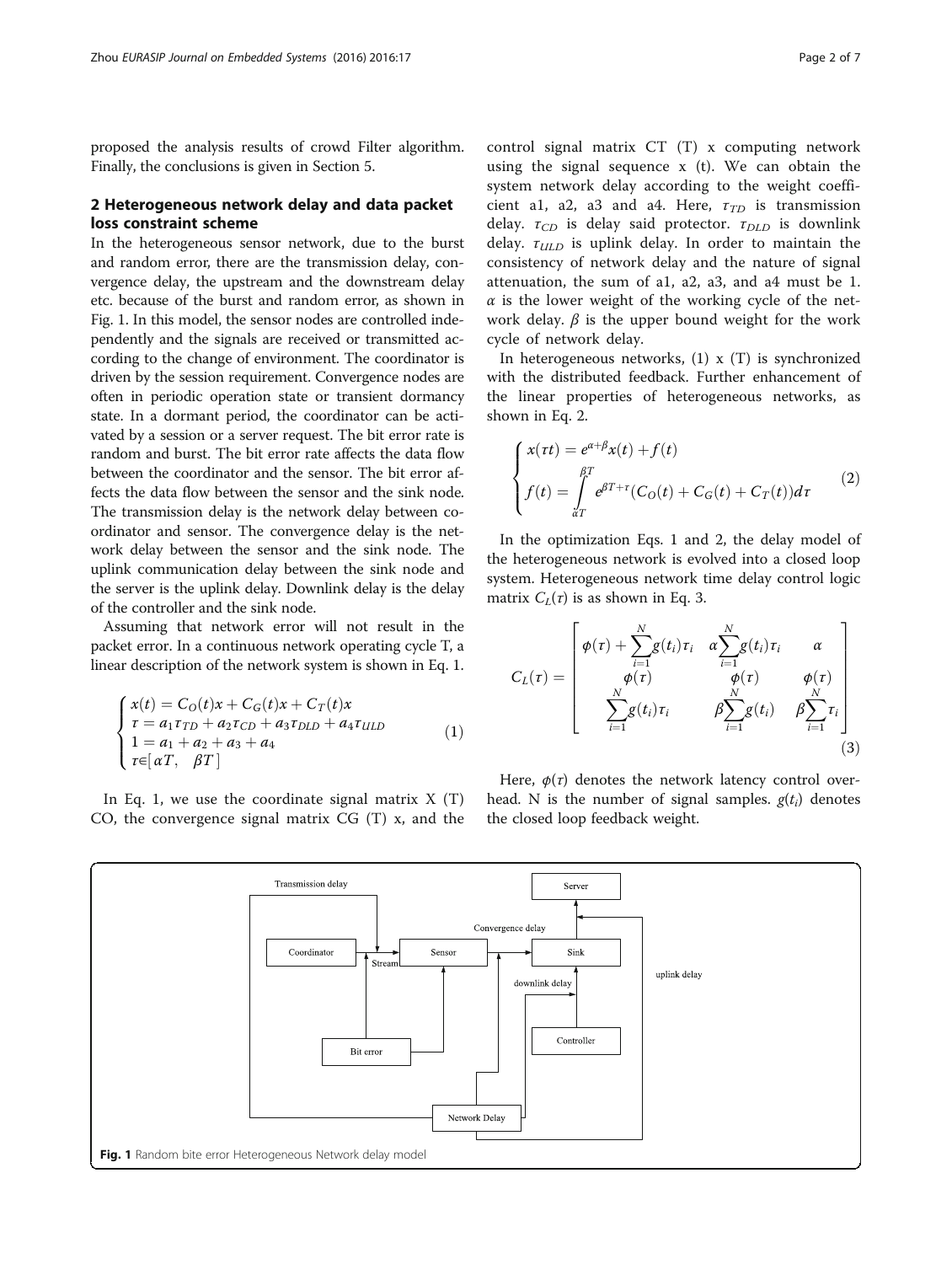<span id="page-2-0"></span>When the error caused the packet error or loss, the packet loss constraints would be carried out. The improvement of Fig. [2](#page-1-0) structure are shown in Fig. 2.

Heterogeneous networks take the controller as the core. The real-time processing of data packet dropout is met by the connection and closing of the constraint logic switch. If the data packet loss, the control logic would send  $\varphi(\tau)$  and  $\sum_{i=1}^{N} g(t_i)$  to delay module. The delay module sends the control signal to the control module. The constraint logic module switches on the updated control logic. Based on data stream  $C<sub>L</sub>(\tau)$ , the controller can get the bit error rate and packet loss rate. If data packet is lost in transmission process, the controller cannot obtain directly the measured values. Only through the constraint module, the reliability maybe guaranteed. The matrix  $C_L(\tau)$  of formula (3) would be the  $\overline{C}_L(\tau)$  of formula (4) after the packet loss constraint.

Equation [3](#page-1-0) shows the matrix  $C_L(\tau)$  of Eq. 4 after the packet loss constraint.

$$
\overline{C}_L(\tau) = \begin{bmatrix} 0 & \sum_{i=1}^N g(t_i) \tau_i & C_{ST} \\ \int \phi(\tau) d\tau & C_{ST} & 0 \\ 0 & C_{ST} \int \phi(\tau) d\tau & 0 \end{bmatrix}
$$
(4)

Here,  $C_{ST}$  is the data packet loss constraint weight.

In the heterogeneous network transmission process, through the collaboration coordinator and controller, the combination of network delay and data packet dropout, delayed constrained data flow, and transport and network distributed rate provide accurate and reliable network architecture.

#### 3 Distributed crowd-filtering mechanism

In heterogeneous networks, it is a key problem to obtain the optimal mining results from the diversity of data. Some scholars have applied artificial intelligence technology in heterogeneous networks and improved the accuracy and efficiency of data mining. However, this scheme ignores the impact of heterogeneous network latency on the reliability of data mining results. It is difficult to deal with the impact of data packet loss on the efficiency of data filtering. Therefore, we apply the theory of crowd to heterogeneous network data mining. The distributed crowd heterogeneous network architecture is shown in Fig. [3](#page-3-0). The integrated module of collection, transport and reservation of Fig. [3](#page-3-0) is given by Fig. [4](#page-3-0).

(1)Capture network latency

If the network time delay is greater than the upper limit value, the network time delay is based on the data characteristics. Filtering data stream based on network characteristics and time delay. The most serious work cycle of data packet dropout is taken as a constraint feature subset.

- (2)Construct a crowd compound set The network delay characteristic set and the restraint special collection would be processed with the crowd method.
- (3)The excitation of crowd efficiency Based on the data size and filtering requirements, different incentive schemes are set up to speed up the convergence rate of the swarm intelligence. The dynamic adaptive scheme can be used in the crowd processing mechanism, which not only expands the existing incentive strategy but also can provide better protection for the crowd.
- (4)Processing and filtering the features of datasets Data set feature processing scheme includes feature collection, feature conversion and reservation. The

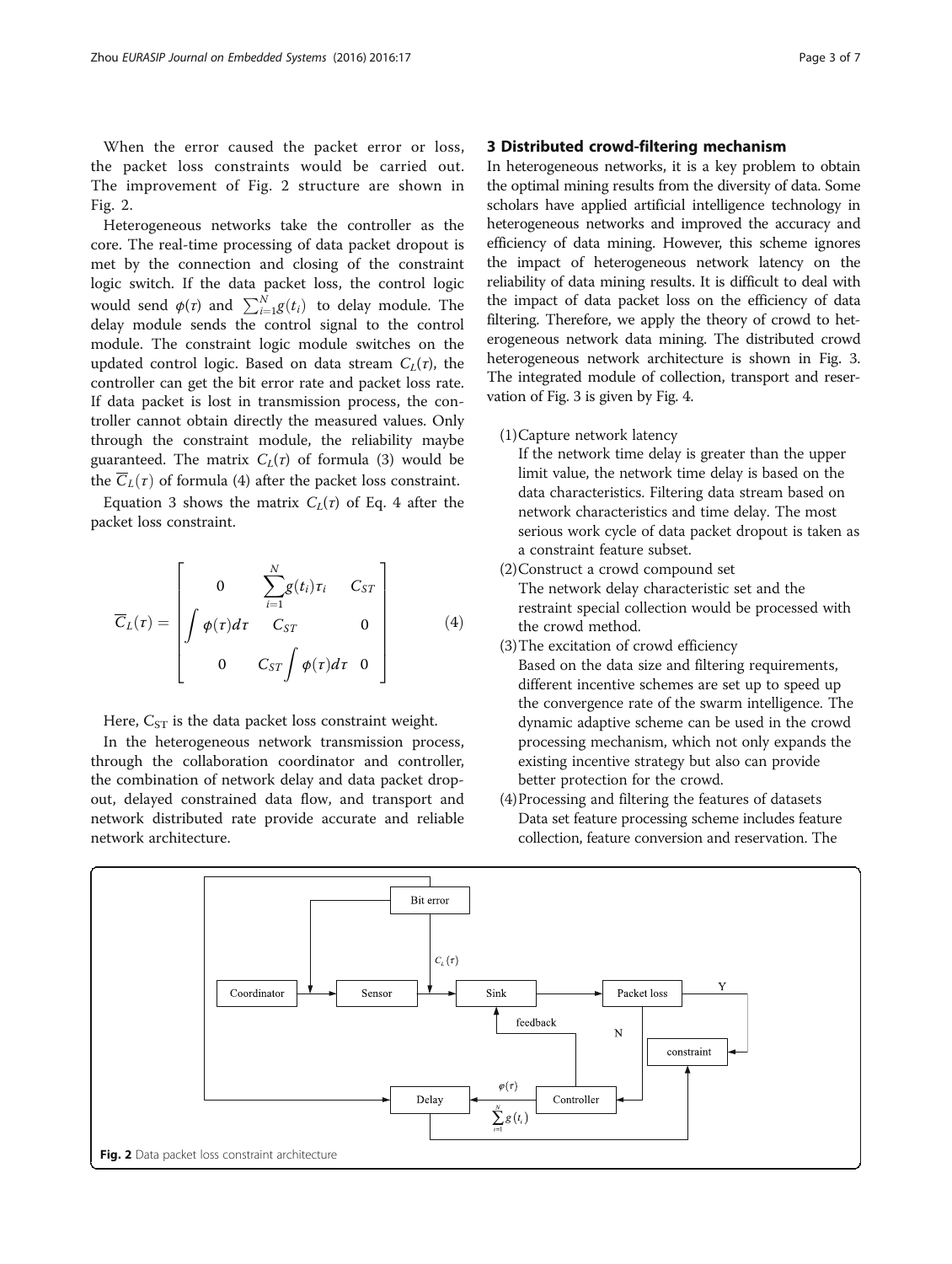<span id="page-3-0"></span>

filter feature of data set would be pre-fetched. The classification characteristics of data set could be obtained based on the classification accuracy of data set. According to the characteristics of the data set, the crowd filter would select the appropriate crowd incentive strategy. Based on the complexity characteristics of the data set classification, the transformation of the subset of the data set would be completed.

(5)Refine the coarse grain

Based on the coarse particle size feature subset, the global traversal is carried out from the highest complexity subset of data. Characteristic treatment of coarse grain size in the reverse

order of incentive restriction. The data features of each data subset have smaller feature subset, higher classification accuracy, and better clustering.

(6)Refine the fine grain

According to the filtering principle and precision, the fine granularity classification is performed on several approximate coarse grain feature subsets. The difference between the maximum fine grained data subset generates a fine grain refining combination. The results from the combination of XOR and single feature subset of data, as the final result of refining.

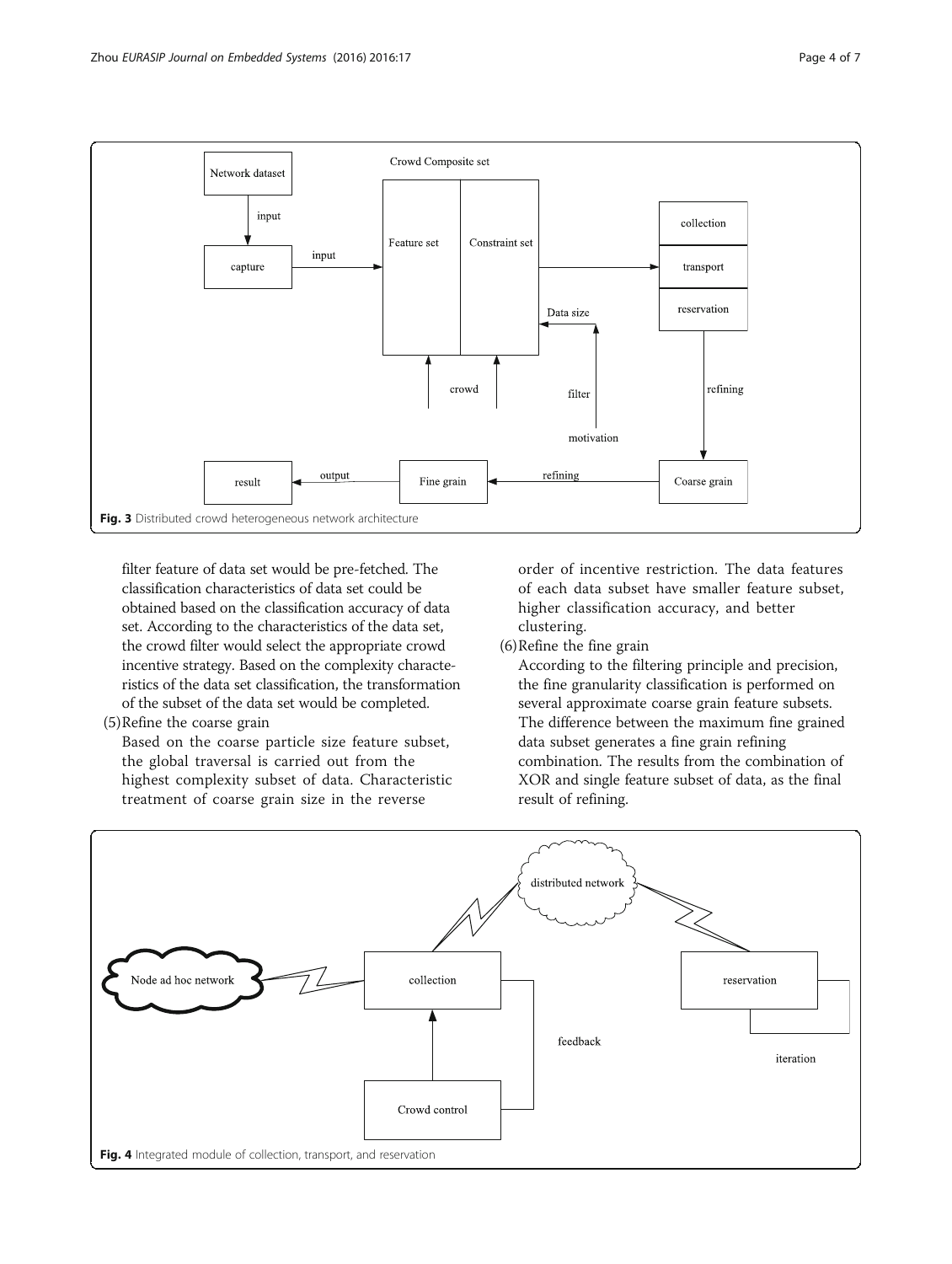<span id="page-4-0"></span>The crowd distribution transition probability  $P_{cd}$ (m, n) can be obtained from Eq. 5 from the m dataset to the n dataset.

$$
P_{cd}(m,n) = \begin{cases} 1, CL(m) > CL(n) \\ \frac{\tau_{m\to n} \cos\alpha + \tau_{n\to m} \cos\beta}{\sum_{i \in m} [\tau_{\beta}(n)]^i + \sum_{i \in n} [\tau_a(m)]^i}, CL(m) < CL(n) \\ 0, CL(m) = CL(n) \end{cases} \tag{5}
$$

Here, C<sub>L</sub> represents the complexity of the data subset.

$$
C_M = \begin{cases} 0, CL(m) \ge CL(n) \\ \sum_{i=1}^{m} \Delta \tau_i \\ \sum_{i \in m} [\tau_\alpha(m)]^i [\tau_\beta(n)]^i \end{cases}, CL(m) < CL(n) \tag{6}
$$

Constructed filter input set for the above distributed crowd processing results  $D_F = \{y : m \le y \le n\}$ . The filter object of the collection is shown in Eq. 7.

$$
\begin{cases}\nf(x) = C_M ||D_F(x)||^2 ||A|| \\
A = \begin{bmatrix} -\alpha & 1 & 0 \\
0 & -\beta & 1 \\
1 & -1 & 0 \end{bmatrix}\n\end{cases}
$$
\n(7)

The filtering algorithm is described as follows:

(1)Select the closed interval [mi, ni] in each data subset. According to Eq. 8, the dataset of filtered hierarchical FPi is obtained.

$$
FP_i = \left\{ x_i : DF_i + \frac{\tau_{m \to n}(x_i - x_{i-1})}{\|A\|^2} \right\}
$$
 (8)

Here, the closed interval should be filtered based on the network delay, delay capture and the complexity of the distribution complex degree.

(2)Based on Eqs. 5 and 6, combined with the filtering requirement, the characteristic measure and reservation for each data packet are carried out. This will help improve the accuracy of the filter.

$$
\begin{cases}\nME_F = \sum_{i=1}^m A_{i,i} (\cos \beta x_i - DF_i) \\
F_R = \lambda \left( \sin \alpha - \sum_{i=1}^n DF_i x_i \right)\n\end{cases} \tag{9}
$$

Here,  $ME_F$  represents the characteristic measure matrix. The matrix is obtained by the characteristic matrix, the crowd transfer starting point dataset, and the filter input set.  $F_R$  representation feature reservation matrix. The matrix is obtained by solving the target dataset and the feature set of distributed crowd data.  $\lambda$  represents the feature set aside weight.

(3)The updated rules of the filtering matrix of the distributed crowd excitation (Eq. 10) are shown in real time.

$$
\begin{cases}\n x(t) = \cos\alpha DF(x) + \sin\beta A(x) \\
 u(t) = \sqrt{|\cos\alpha - \sin\beta|} \sum_{i=1}^{n} \frac{FP_i}{\lambda}\n\end{cases}
$$
\n(10)

(4)The conditions for the stability of the distributed crowd filtering are shown in Eq. 11. In order to meet the conditions, you can call the optimal polling strategy shown in Fig. [3](#page-3-0).

$$
\cos\beta DF(x) \left( \sin\alpha - \sum_{i=1}^{n} DF_i x_i \right) \le \frac{\lambda \sum_{i=1}^{n} FP_i}{\sqrt{|\cos\alpha - \sin\beta|}} \quad (11)
$$

#### 4 Analysis of crowd-filter algorithm

Experimental filter data is the example dataset of machine learning data warehouse. Seventy-five percent of each dataset is used as a training set; 25 % of data is used as a test set. The training part and test part of the data size, network delay, and incentive weights are randomly generated. The transmission of the data elements in each dataset is subject to Poisson distribution. Data features and diversity are shown in Table 1.

We wanted the proposed Distributed Crowd Filtering mechanism based on Heterogeneous network delay and data packet loss Constraint (DCFHC) and constraints of the ant algorithm (ant filter algorithm based on constraint based on Ant Filter algorithm based on Constraint (AFC)) in data location, error filtering, classification accuracy, and the data of mean performance.

Figure [5](#page-5-0) shows the relationship between the data position of the two filtering algorithms and the data transmission speed. Figure [6](#page-5-0) shows the relationship between the filtering error and the number of samples of the two filtering algorithms. DCFHC can accurately locate the data at high transmission speed. The filtering error of DCFHC is obviously lower than that of the AFC algorithm. The DCFHC scheme can weaken the random nature of the error and the interference of the burst on the data transmission by accurately capturing the transmission delay of heterogeneous sensor networks, convergence delay, uplink delay and downlink delay. DCFHC through heterogeneous network delay controls logic to

Table 1 Data features and diversity

| Dataset Number of features Sample Training sample Test sample |         |     |     |
|---------------------------------------------------------------|---------|-----|-----|
|                                                               | 325 213 |     | 123 |
| 14                                                            | 287     | 145 | 98  |
|                                                               | 234     | 89  | 45  |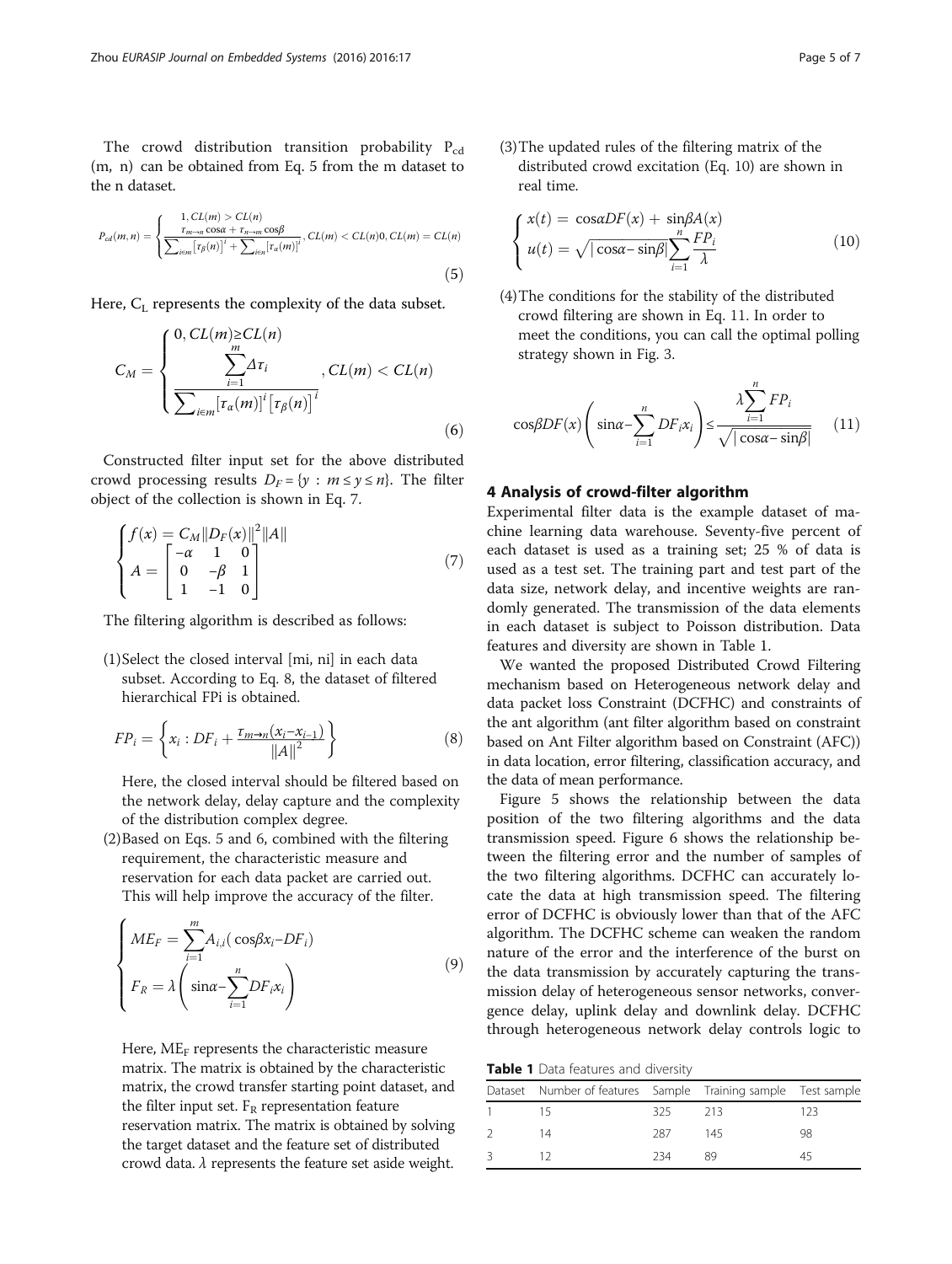

<span id="page-5-0"></span>



improve the network delay and data packet loss on the network reliability.

The relationship between the classification accuracy of the two algorithms and the effective data ratio is shown in Fig. 7. The relationship between the data characteristics of the two algorithms and the effective data ratio is shown in Fig. 8. Distributed swarm intelligence architecture is based on data features to capture the network delay. The network characteristics and delay characteristics are considered in the filter data stream. Using the crowd method to obtain the network delay feature set and the constraint feature set. The DCFHC can obtain the network delay feature set and the constraint feature set by using the crowd method. The DCFHC has the adaptive crowd efficiency excitation algorithm. Data set would be processed based on classification feature. DCFHC would refine the filtering result through coarse grain size and fine grains. Therefore, DCFHC has a



higher classification accuracy and more reasonable characteristics than AFC.

#### 5 Conclusions

We study a distributed crowd-filtering mechanism to eliminate the heterogeneity of heterogeneous networks, network delay, and data packet loss on network performance. First, in the heterogeneous network, we set up the coordinate signal matrix, the aggregation signal matrix, and the control signal matrix. We updated the above matrix to effectively control the diversity of heterogeneous network delay. Second, based on the packet loss constraint, the transmission reliability of network packets is improved effectively. Then, considering the influence of heterogeneous network delay on the reliability of data mining results, the effect of packet loss on the efficiency of data filtering is studied. Finally, in the